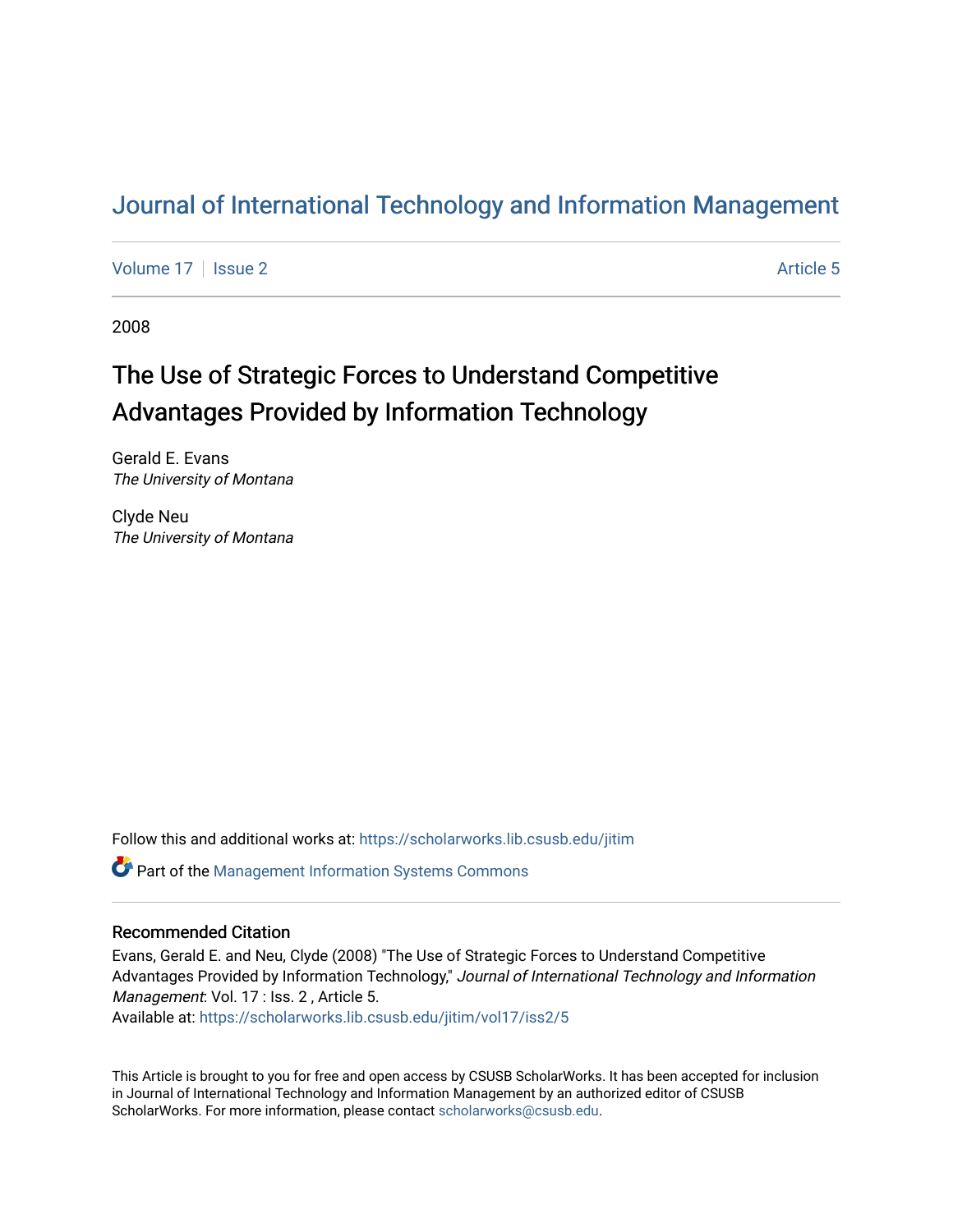### **The Use of Strategic Forces to Understand Competitive Advantages Provided by Information Technology**

#### **Gerald E. Evans Clyde Neu The University of Montana USA**

#### **ABSTRACT**

*Porter's Five Forces model of business strategy is foundational to understanding strategic forces and the role of information technology in the larger strategic framework of an organization. The authors describe how information technology changes the strength and/or influence of the competitive forces in Porter's model. Furthermore, understanding how specific technologies potentially change specific forces within Porter's model is the foundation of IT strategy. This theoretical framework of strategic alignment is developed through cases demonstrating how specific technologies change the strategic forces within specific industries and how organizations should take advantage of these changing forces. Empirical evidence for the validity of this approach is established through interviews in 136 businesses. Results*  indicate the utility of Porter's model as applied to strategic information technology was affirmed. *Specific findings revealed how current technologies are impacting the competitive landscape.* 

#### **INTRODUCTION**

The foundation for much of the research in strategic information technology is the theory of strategic alignment developed by Henderson and Venkatramen (1989). Called the strategic alignment model (SAM), this theoretical foundation makes a distinction between externally-focused IT (IT strategy) and internally-focused systems (IT infrastructure and processes). These two distinct foci necessitate the integration of IT with both business strategy and operations. It is the integration of IT with business strategy (Jitpaiboom et. Al., 2006) that results in strategic alignment and thus, by extension, in competitive advantage. Integration should be a planned process of the type recommended by Newkirk, Lederer and Srinivasan (2003) in contrast to the evolutionary process suggested by Peters, Heng, and Vet (2002). We propose strategic alignment should be understood and implemented in terms of the impact of IT on the influence and strength of the forces in Porter's Five Forces Model (1979).

#### **Porter's Five Forces Model**

Porter's Five Forces model is often used as a tool for analyzing industries and competitive structures within them. The model's central tenet is that an industry's profit potential is determined to a large extent by either one or a combination of five competitive forces within that industry. These forces are: the threat of new entrants, the bargaining power of customers, the bargaining power of suppliers, the threat of substitute products or services, and the intensity of competition among current rivals within the industry. Figure 1 shows the conventional portrayal of this model.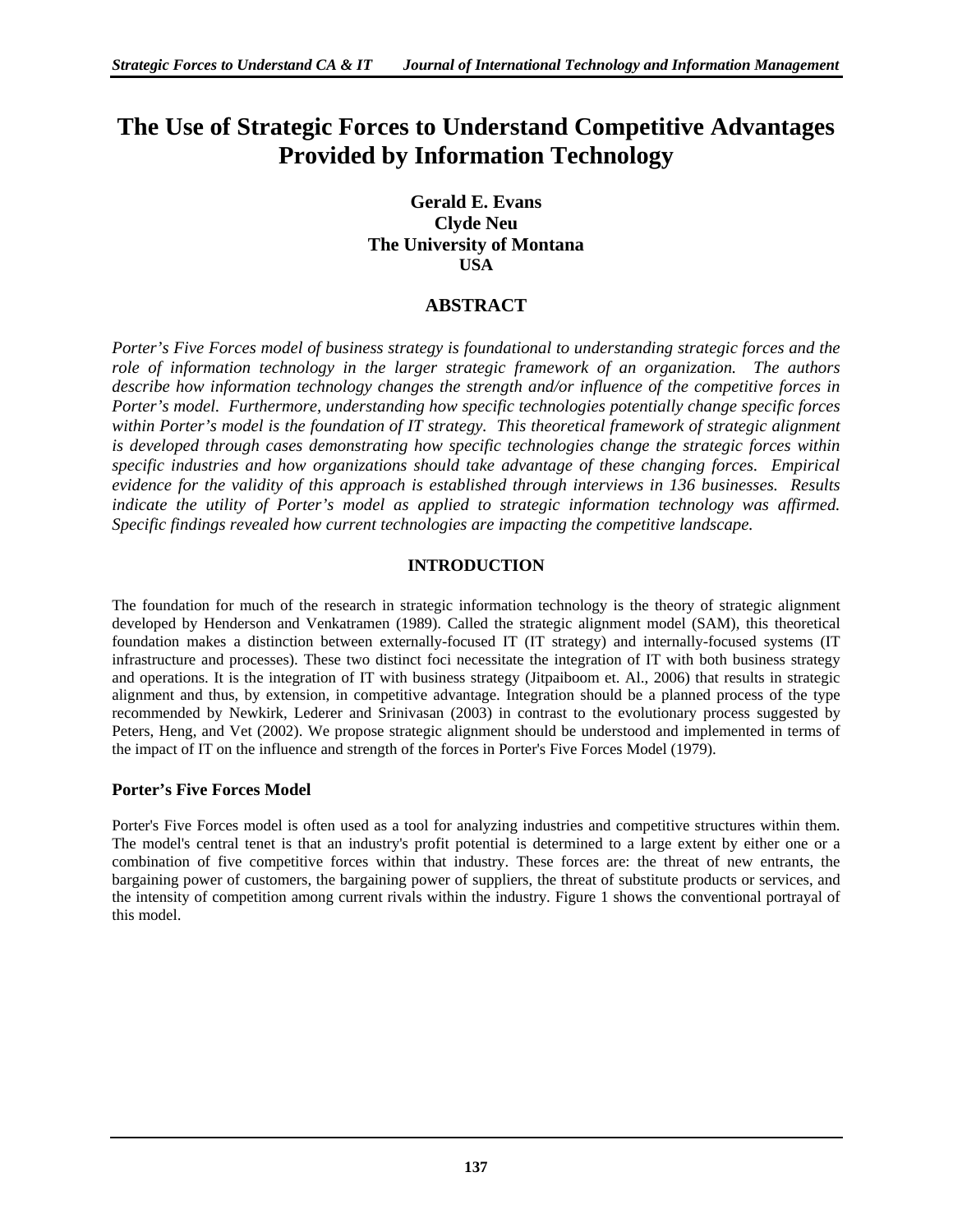

**Figure 1: Conventional Portrayal of Porter's Five Forces Model.** 

Applied to American business, Porter's model reveals numerous examples of the power and threats resulting from each of these forces. For example, in many industries, it is very difficult for new entrants to penetrate the market because of high capital costs, strong equity of existing brands, or distribution channels that are controlled by existing rivals. Specifically, it is very difficult to start a new auto company because of the high capital costs, to pioneer a new soft drink due to strong brands like Coke and Pepsi, or to compete against Anheuser Busch with its control over distribution. Customers and suppliers also can influence companies within an industry by exerting pressure on prices, quality, or the quantity of a product they demand or sell.

The power of suppliers is evident when a small number of suppliers dominate an industry that is highly fragmented, as is the case with Microsoft and Intel, which dominate the highly-fragmented PC industry. These suppliers of key components dictate price, terms, and quantities of operating systems and CPUs. The result is a PC industry that is far less profitable than the suppliers of critical components like Microsoft and Intel.

Suppliers also gain power when the supplied components are highly differentiated making switching from one supplier to another difficult. Suppliers also gain power when there are few substitutes for a component as is the case with CPUs.

Buyers have increased power in an industry when they are small in number and/or they buy in large volume. This is exemplified by the feed grain market dominated by a few large buyers like Cargill and ConAgra purchasing in very large volume. Coupled with a large, fragmented group of sellers (farmers), these buyers dominate the price structure. Similarly, the power of buyers increase when the product is undifferentiated, as is the case in commodities. This allows the buyer to switch from one supplier to another with relative ease. When a buyer purchases in large volume from a supplier, that buyer can account for a sizable portion of the supplier's revenue thus having more power in the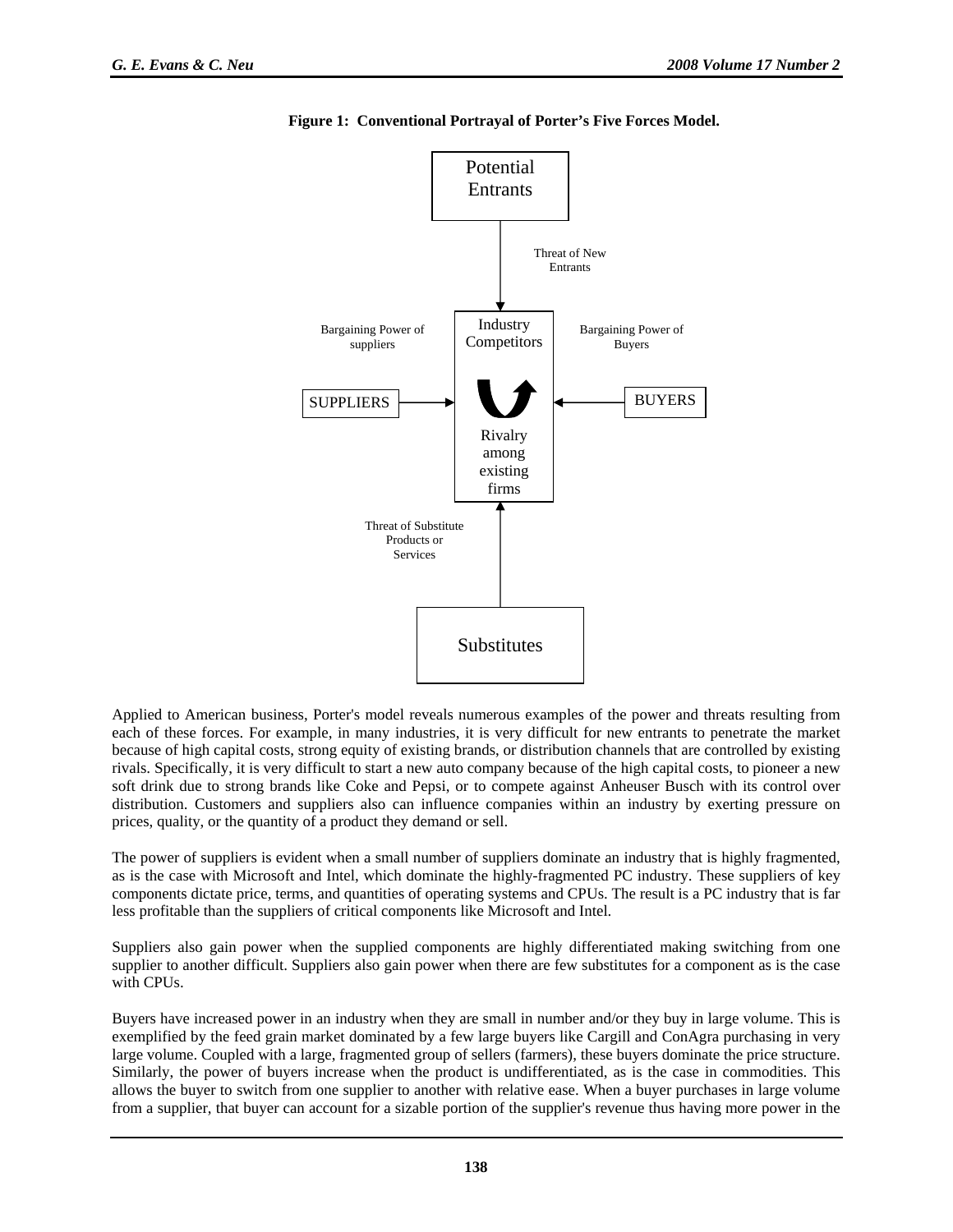transaction.

Substitute products and services are an increasing threat in the U.S. economy as a greater portion of economic activity occurs as a result of discretionary spending. We see many substitutes in entertainment, leisure, recreation, and fitness. Each gains power if it offers better price-performance relative to the industry average. Now, a pay-perview movie is cheaper than going to the movie theater, and in-home workout equipment is far less expensive than health club memberships. Power also increases when the substitute product or service is produced by a supplier with "deep pockets," as may be the case when media companies are owned by large manufacturing conglomerates like GE (Lea, 2005).

The fifth force in Porter's model is rivalry among existing participants. Here we see the intensity of the rivalry increasing when competitors are large in number and equivalent in size and power. This tends to lower prices and margins and is evident in many retail sectors. Rivalries are also intense in mature industries where competition is more about shifting market share than creating new customers. Autos, heavy equipment, petrochemicals and airlines serve as examples.

#### **A THEORY OF STRATEGIC ALIGNMENT**

Strategic alignment has two major tenets. First, IT strategy must be focused on external competitiveness, rather than on internal operations. This is a significant contribution of the original strategic alignment model as presented by Henderson and Venkatramen (1989). Second, IT influences competitive advantage as it alters the direction or strength of one or more of the forces in Porter's model. The competitive dynamics of industries change as new technologies and their application change the power of buyers, suppliers, new entrants, substitute products and existing rivals (see Sasidharan et. al., 2006). What follows is an expansion of each of these key components.

#### **External versus Internal Focus**

A firm's strategy must be focused on gaining sustainable competitive advantage. Consequently, the focus within corporations on business unit strategy is on the external industry forces discussed previously. For IT strategy to be aligned with business unit strategy, it must be focused on external forces and the sustained competitive advantage this focus provides. Since IT has traditionally been focused on operations and data processing (i.e. internal matters), the debate is weather an internal focus on infrastructure and processes can ever lead to competitive advantage.

IT infrastructure and processes tend to support efficiency: lower costs, faster transactions, higher quality, and production efficiency. The question, then, is whether these efficiencies can result is sustained competitive advantage. The key word here is "sustained." There is little question that internally-focused IT can produce competitive advantage, usually from being a "first-mover" or early adopter of a technology. The problem is that this advantage is short-lived. The primary reason internally-focused technologies do not lead to sustained competitive advantage is that the technologies employed are supplied by vendors (Evans, 1995) selling to all rivals within an industry. This makes these technologies tactical rather than strategic; focused on operational efficiency rather than sustained competitiveness.

#### **Strategic Technology and the Five Forces**

The central part of our theory of strategic alignment is that technology, in order to be strategic, must alter the direction or strength of the forces within Porter's Five Forces model. Since this concept of strategic thinking considers a firm's position within an industry relative to the five forces, it follows that strategic technologies must influence one or more of these forces to the advantage of a firm. This approach is valuable in that it provides direction for which technologies to adopt, maintain, and support in order to achieve sustained competitive advantage (Lee, Niu & Ho, 2007).

A technology that makes it easier for new firms to enter an industry obviously changes the competitive nature of that industry. Recently we have seen how internet technology has allowed a number of e-tailers to enter various segments of the retail market. Amazon, e-Bay, and Price Line are three of dozens of examples of new entrants into industries which--prior to the internet--were difficult to enter on a national scale. Likewise, cellular technology has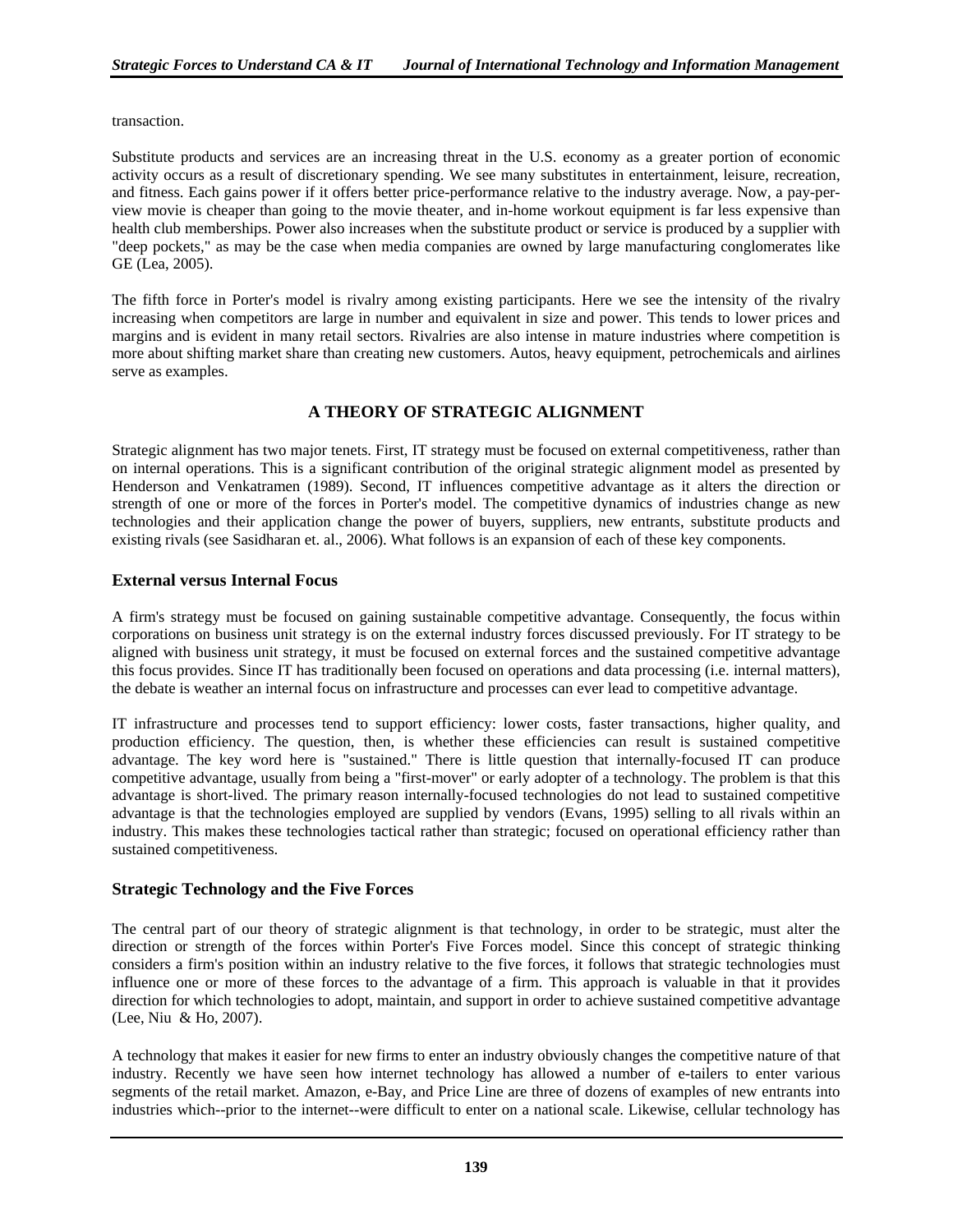given rise to entirely new telecommunications firms in an industry that previously had a limited number of rivals. In the aforementioned examples, new technology decreased the barriers to entry.

Conversely, other technologies have increased the barriers to entry in certain industries. Many specialty suppliers within complex supply chains use database and telecommunications technology to strengthen their relationships with parent firms, thereby making it difficult for rivals to break into the supply chain.

The bargaining power of suppliers is decreased by any technology capable of increasing the number of suppliers. An example of this phenomenon would be how eBay has transitioned into a B2B marketplace, making a much broader range of suppliers available for items like computers, office supplies and equipment.

Technologies that increase switching costs increase the power of suppliers, while those that decrease switching costs decrease the power of suppliers. Amazon's technology to track consumer purchases and recommend products based on past purchases may make customers reluctant to switch to other vendors. Likewise, flexible manufacturing technologies that allow for high levels of product customization tend to make it less attractive for customers to switch to a rival's product or service. Looking at an example where technology lowers rather than raises switching costs, the Windows operating system has made the difficulty of switching from one PC maker to another almost negligible.

The bargaining power of buyers is influenced by a number of similar factors. As the number of buyers of a product or service increases, the bargaining power of any individual buyer decreases. On the down-stream side, internet technology has increased the pool of potential buyers of many products and services, thereby decreasing their power as individual buyers while increasing the power of the sellers. Similarly, auction sites like e-Bay pit one buyer against another in an attempt to increase the price. Conversely, on the up-stream side, supply chain technology may limit the number of suppliers who have access to secure networks, thus making them captive to the buyer. This situation increases the bargaining power of the buyer while limiting that of the suppliers. In reality, when an upstream supply chain is set up and controlled by a major manufacture, most of the bargaining power is held by the manufacturer. This technology-facilitated lock-in in now being extended to labor markets where both large and small firms can outsource their labor to contract suppliers who later end up having little bargaining power relative to the parent firm.

Substitute products are increasing their importance as a strategic force. The networked economy, enabled by a broad range of telecommunications and transportation technologies, makes substitute products and services an increased threat to firms in many industries. This is particularly true as a larger portion of GDP becomes discretionary spending. On-line video gaming is a substitute for more traditional television programming. Likewise, fantasy sports leagues are becoming substitutes for spectator sports. On-line health and medical sites often substitute for visits to medical practitioners.

While the quality of these substitutes is debatable, it is nonetheless true that these emerging technologies result in the distinct possibility that a firm's principal competition may now be a rival in a completely different industry.

Within an industry, it is almost inevitable that rivals will use the same core technology for the production of their products and services. In most instances, these core technologies will be supplied by vendors of machine tools, computer and information technology, transportation equipment, and building infrastructure. All such technologies transfer very rapidly among the rivals within an industry. As a result, most core technology within an industry is tactical, rather than strategic. For example, all the transportation companies use the same airplanes, locomotives, and trucks. Manufacturers use the same milling machines, welding robots and conveyors. Banks use the same database systems to track customers and accounts as do insurance companies.

Even when a new application of a technology is introduced, the competitive advantage gained by a single firm is short-lived. Although Fed Ex pioneered the package tracking system, it was quickly duplicated by UPS and other parcel delivery companies. Thus, core technologies, initially thought perhaps to be strategic, rapidly become tactical technologies as the technology transfers among rivals within an industry.

Among rivals, sustained competitive advantage derived from technology usually occurs when the technology is maximized by innovative organization structures, marketing channels, or supplier relationships. Dell Computer has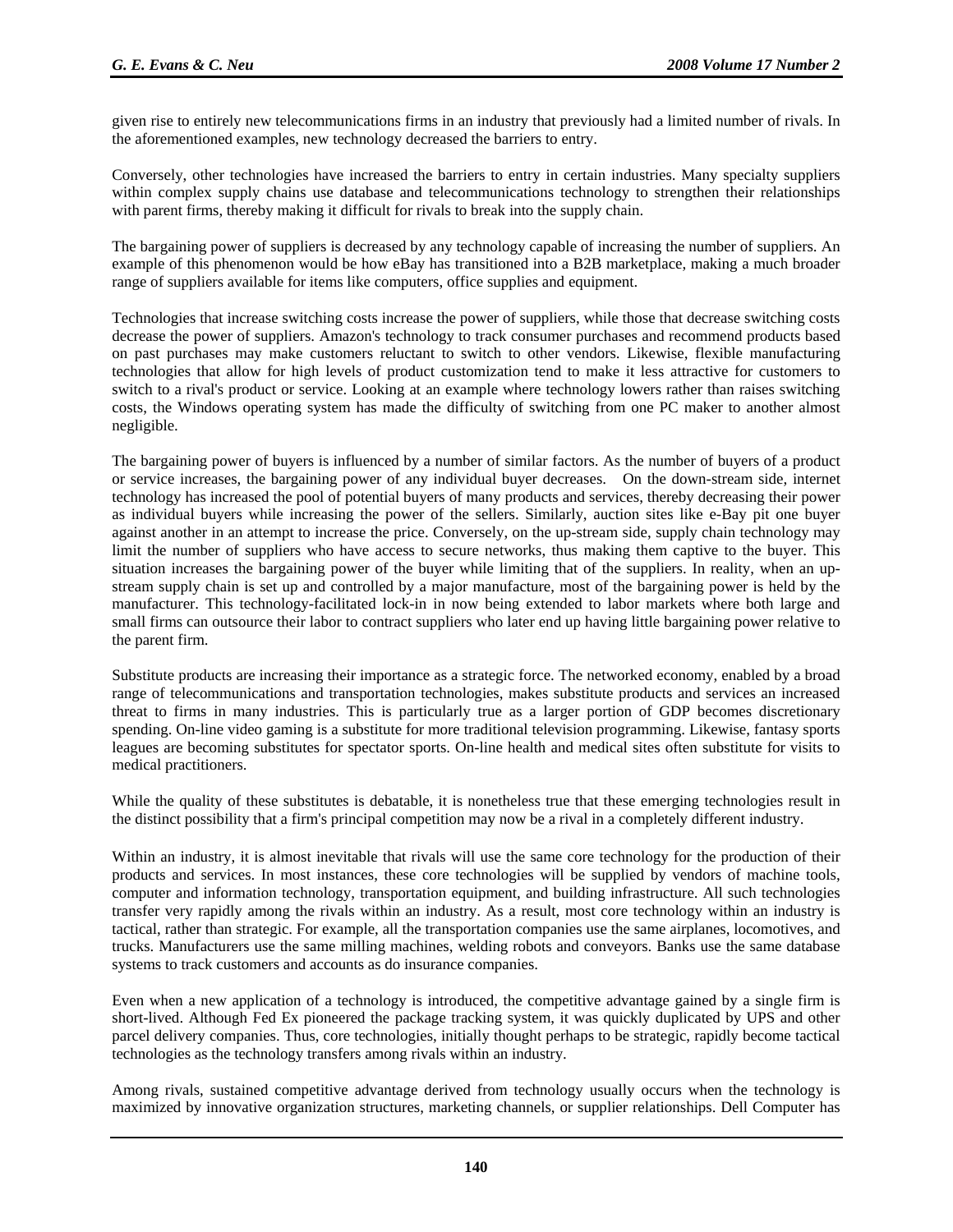taken widely-available internet and supply chain technology and leveraged it into a sustained competitive position in the PC industry. The company has done this by limiting its marketing channel to direct sales, co-locating supplier facilities, and adopting a made-to-order.

#### **METHODOLOGY**

#### **Sample and Methods**

To validate this model of competitive technology, personal interviews were conducted in 136 businesses geographically distributed across the inland northwest of the United States from Washington, Idaho and Montana. Businesses were selected randomly from regional telephone directories. Initial telephone calls were used to determine whether an owner or manager was available to answer questions. Then, a trained interviewer met with the owner or manager in a face-to-face interview. The interviews were conducted between September 2005 and May 2006 with the owner or top manager of the business responding in person. An extensive questionnaire was used to insure that the interview format and information gathered was consistent across all businesses. The questionnaire included a copy of Porter's Five-Force model, which was explained to the interviewee. Additionally, the process allowed each business to identify five information technologies that were in use in their industry to ascertain the competitive potential within the context of a specific industry and business. Answer to the interview questions were recorded on a paper copy of the interview. The answers to the actual questions will be summarized in the following pages.

The first questions on the interview concerned the type and size of the business as presented in Charts 1 and 2.



**Chart 1: Business Type.**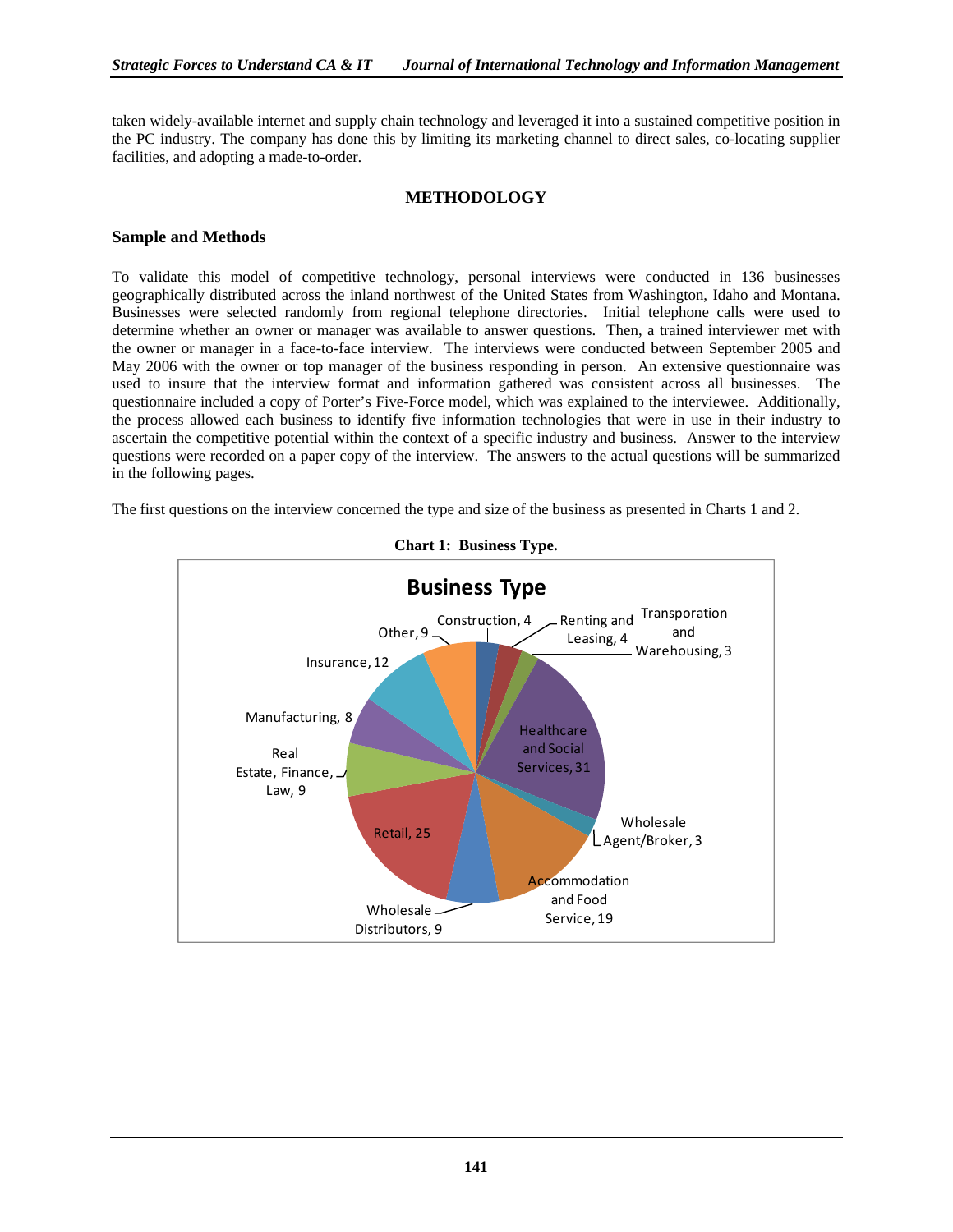

**Chart 2: Business Size.** 

The data in Charts 1 and 2 demonstrate that our sample provided a diverse cross section of business types and sizes. The lack of stratification and resulting under-representation of some types of businesses makes generalization of these results to the entire population of business problematic. However, the sample is certainly sufficient for analyzing the validity and usefulness of the model. The categories for business size were: large (over 500 employees); medium (100-499 employees); small (15-99 employees); and tiny (less than 15 employees).

Technologies reported as being widely used by a majority of the respondents in their industry included database technologies, point of purchase systems, in-bound and out-bound supply chain management systems, accounting information systems and management information systems. Technologies reported as being used by less than half of the respondents for business operations in their industries included customer relationship management systems, decision support systems, and e-commerce systems.

Although the purpose of the research was to validate the model, one interesting result was that smaller businesses tended to report wide-spread use of more transaction processing systems like database management systems, accounting information systems, and point of purchase systems. Larger business tended to report more wide spread use of decision support systems, management information systems, and supply chain management systems.

The most widely used technologies were labeled as "industry specific" technologies. These included the abovecited general information technologies that were customized for a specific industry. For example, materials requirements management parts explosions were widely used by automobile repair shops; healthcare records systems were widely used by clinics and professional offices; and package/shipment tracking systems were reported by wholesaler and transportation firms.

The purpose of the information gathered about specific types of information technology was not to understand the technology being used but rather to provide the respondents with a clear context within which to report the competitive potential of information technology in their business and industry. Furthermore, requiring respondents to identity specific technologies forced them to judge more clearly the usefulness of Porter's model in describing the competitive potential of information technology.

#### **RESULTS**

The most important question posed for the owners or managers of the businesses in this sample was whether Porter's Five-Force model contributed to their understanding of the competitive advantage provided by information technology. A five-point scale was constructed. The labels were: (1) "no contribution," (2) "slight contribution",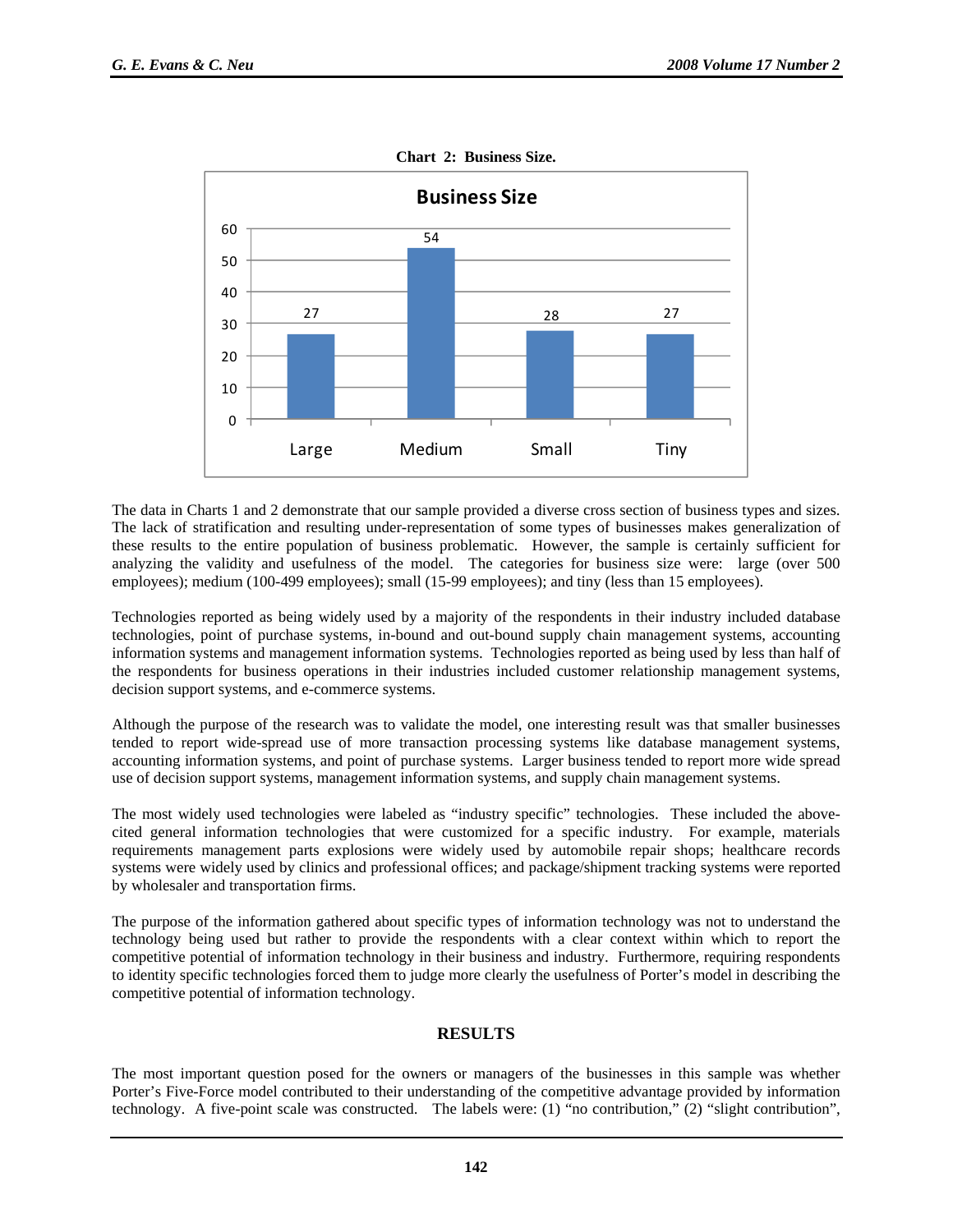(3) "moderate contribution", (4) "high contribution", and (5) "very high contribution." Chart 3 presents the frequency distribution of responses.



**Chart 3: Porter's Model Contributes to Understanding.** 

Chart 3 demonstrates that over 75% of the respondents believed Porter's Five Force model to make a high or very high contribution to their understanding of the competitive potential of information technology in their industry.

Beyond the actual answers to this question, the most frequent comment concerned the necessity to adopt industry specific systems not for any hope of competitive advantage, but to merely keep up with the industry. Small grocery stores had to install POP scanners not to gain competitive advantage but to simplify the training of employees in high-turnover positions. Auto repair facilities had to use parts databases not to gain a competitive edge but because suppliers required them as part of the ordering process.

In addition to the broad question about the contribution to understanding of Porter's model, the respondents were asked a series of question about how specific technologies impacted each of Porter's Five Forces. First, they were asked to focus on two of the previously-identified technologies widely regarded as contributing to competitive advantage in their industry. The actual technologies identified by each interviewee of course varied from business to business. Then they were asked to evaluate the competitive impact of those technologies in regard to rivalry among existing businesses in their industry. Charts 4 and 5 display the results.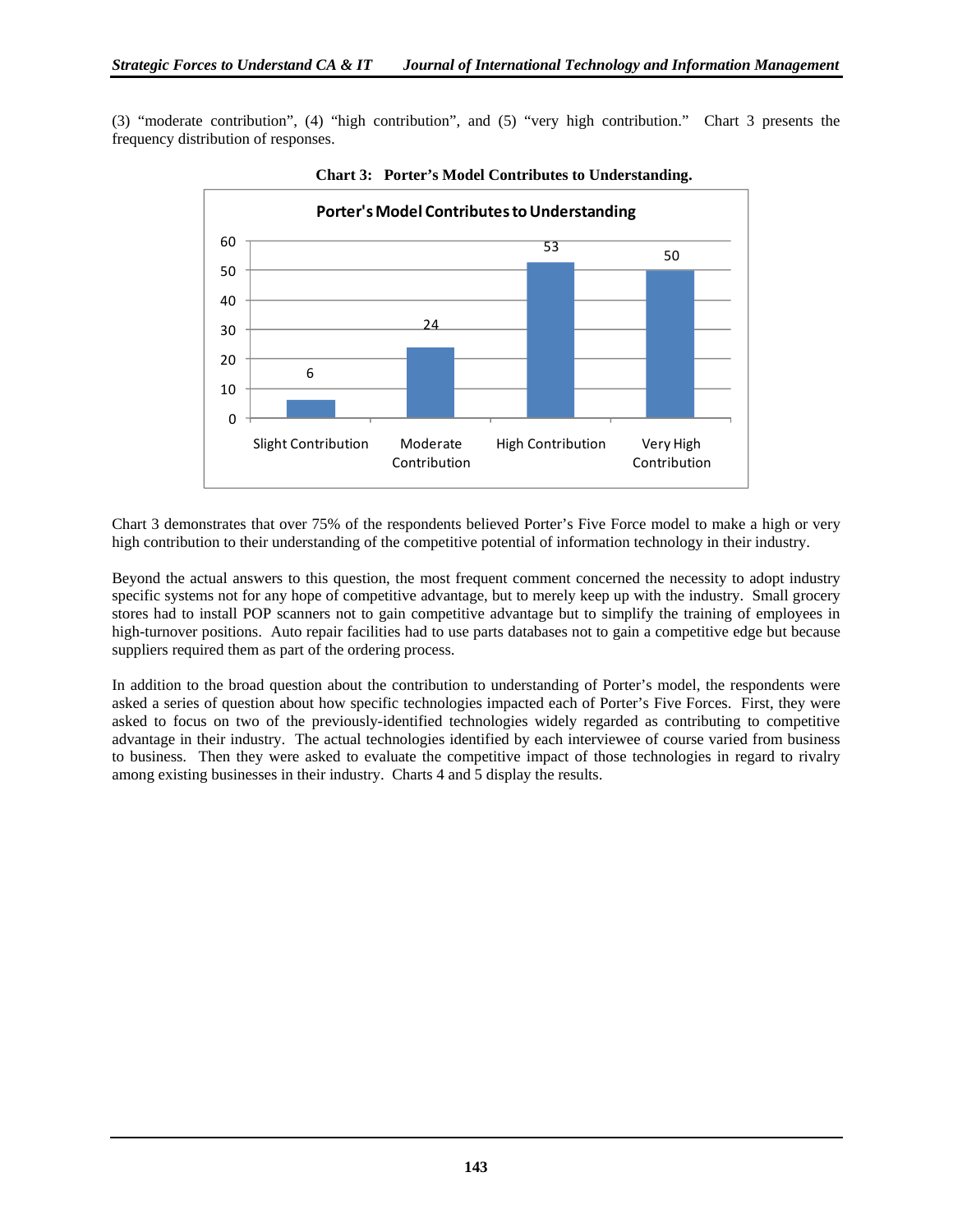

**Chart 4: Competitive Potential of Tech 1.** 

**Chart 5: Competitive Potential of Tech 2.** 



As shown, Charts 4 and 5 demonstrate that business owners and managers are able to identify technologies that either contribute to competitive advantage over rivals or do not contribute to such advantage. Of those respondents who cited "significant competitive advantage," the systems they were referencing included self-checkout for retail businesses, inbound and outbound supply chain management systems for wholesales and manufacturers, on-line access to credit report information for financial institutions, and internet-based selling for boutique retailers. The important result for validating the model is not the specific technologies that led to competitive advantage,but rather it is the fact that owners and managers could use the model effectively to evaluate technologies for their competitive potential.

Next, respondents were again asked to focus on one of the previously-identified, important technologies in their industry. They were then asked to determine whether this technology made substitute products or services more or less attractive. The responses are displayed in Charts 6 and 7.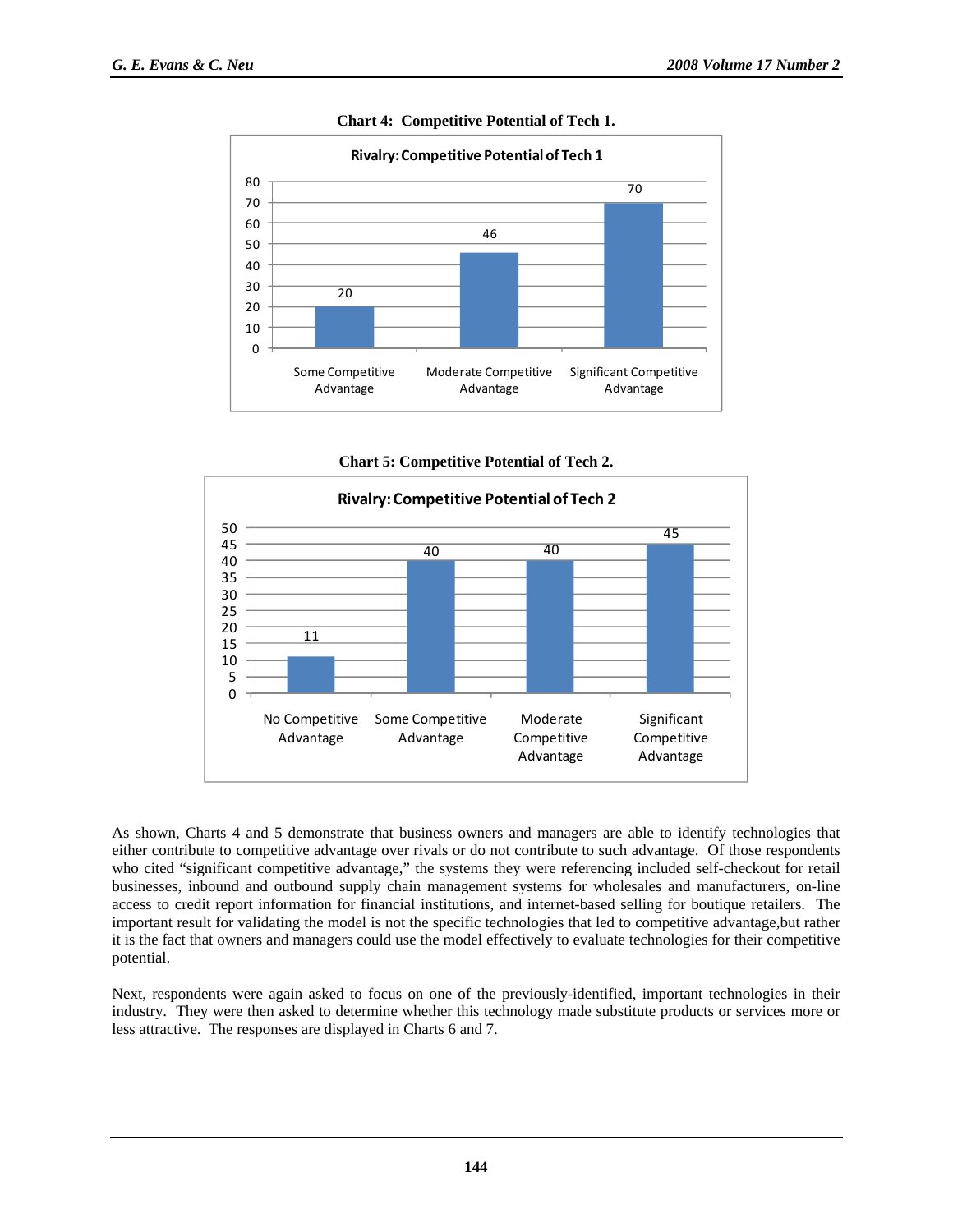

#### **Chart 6: Less Attractive.**

**Chart 7: More Attractive.** 



The interesting observation about these results is the somewhat uniform distribution of responses in both Chart 6 and Chart 7. Business owners and managers were able to evaluate technologies relative to how attractive or unattractive the technology made substitute products. Some technologies, such as internet retailing technologies, made substitute products and services more attractive. On the other hand, supply chain management technology had very little impact on the attractiveness of substitutes since these technologies tend to lock a business into specific suppliers. Again, the important point is not which technologies made substitutes more attractive or less attractive but that respondents were able to apply the model to evaluate technologies.

The third of Porter's Five Forces examined here was the degree to which technology was able to raise or lower barriers to new businesses entering the industry (Charts 8 and 9 display these results).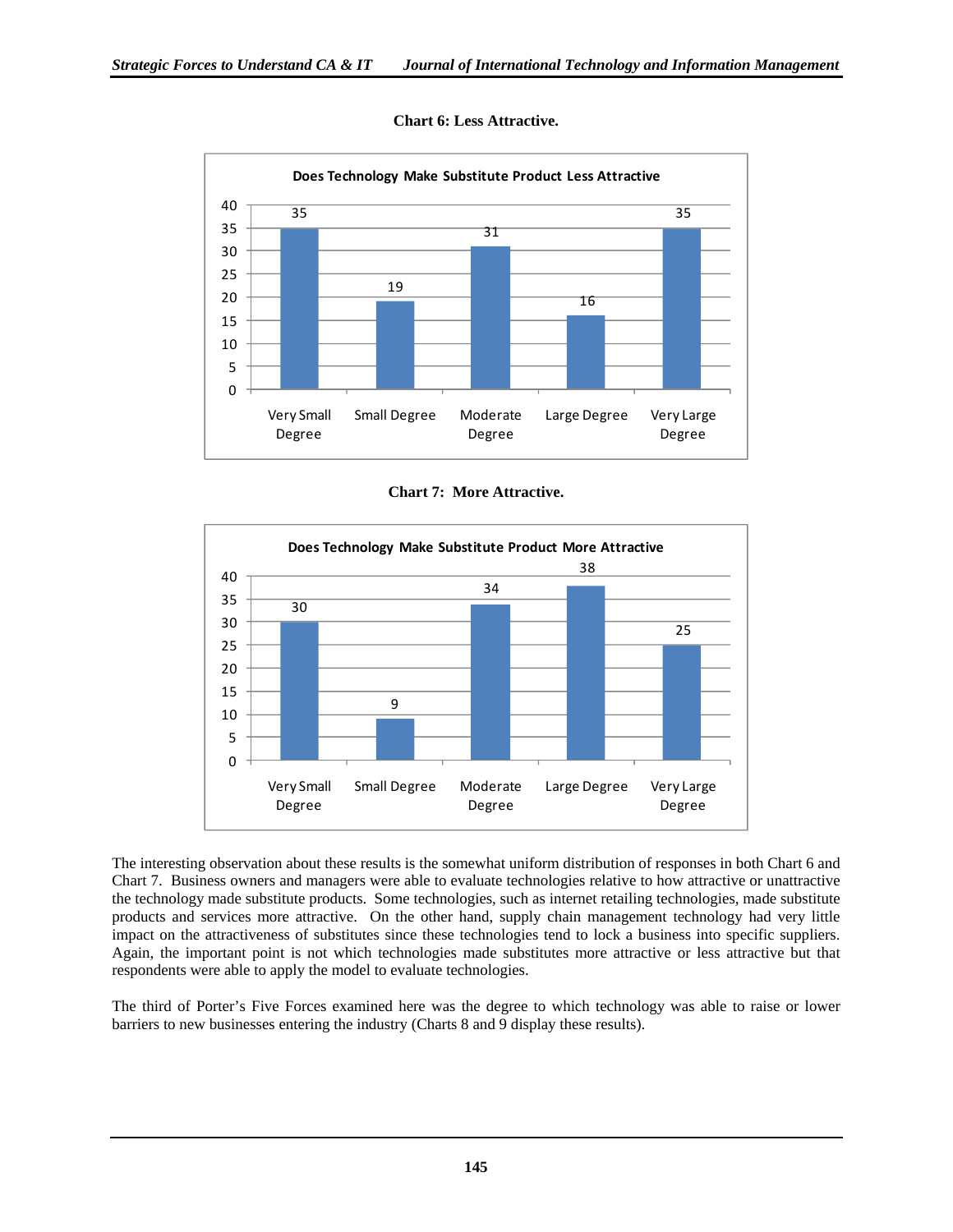

**Chart 8: Create Barriers to Entry.** 

#### **Chart 9: Decrease Barriers to Entry.**



Charts 8 and 9 demonstrate an even distribution among technologies that lower or raise the barriers to enter an industry. This provides some evidence that the respondents were using Porter's model in a meaningful way since the a-priori assumption would be that some technologies raise the barriers to entry and some technologies lower those barriers. Given a randomly selected sample of businesses and technologies, one would expect an approximately uniform distribution of responses.

The next four charts display the responses to questions about changes in the power of suppliers and buyers, the fourth and fifth of Porter's Five Forces. These included the degree to which technology decreases supplier power (Chart 10), the degree to which it increases supplier power (Chart 11), the degree to which technology decreases buyer power (Chart 12), and the degree to which technology increases buyer power (Chart 13). As with technologies that alter the barriers to entry, one would expect that some technologies were increase and decrease the power of buyers and suppliers.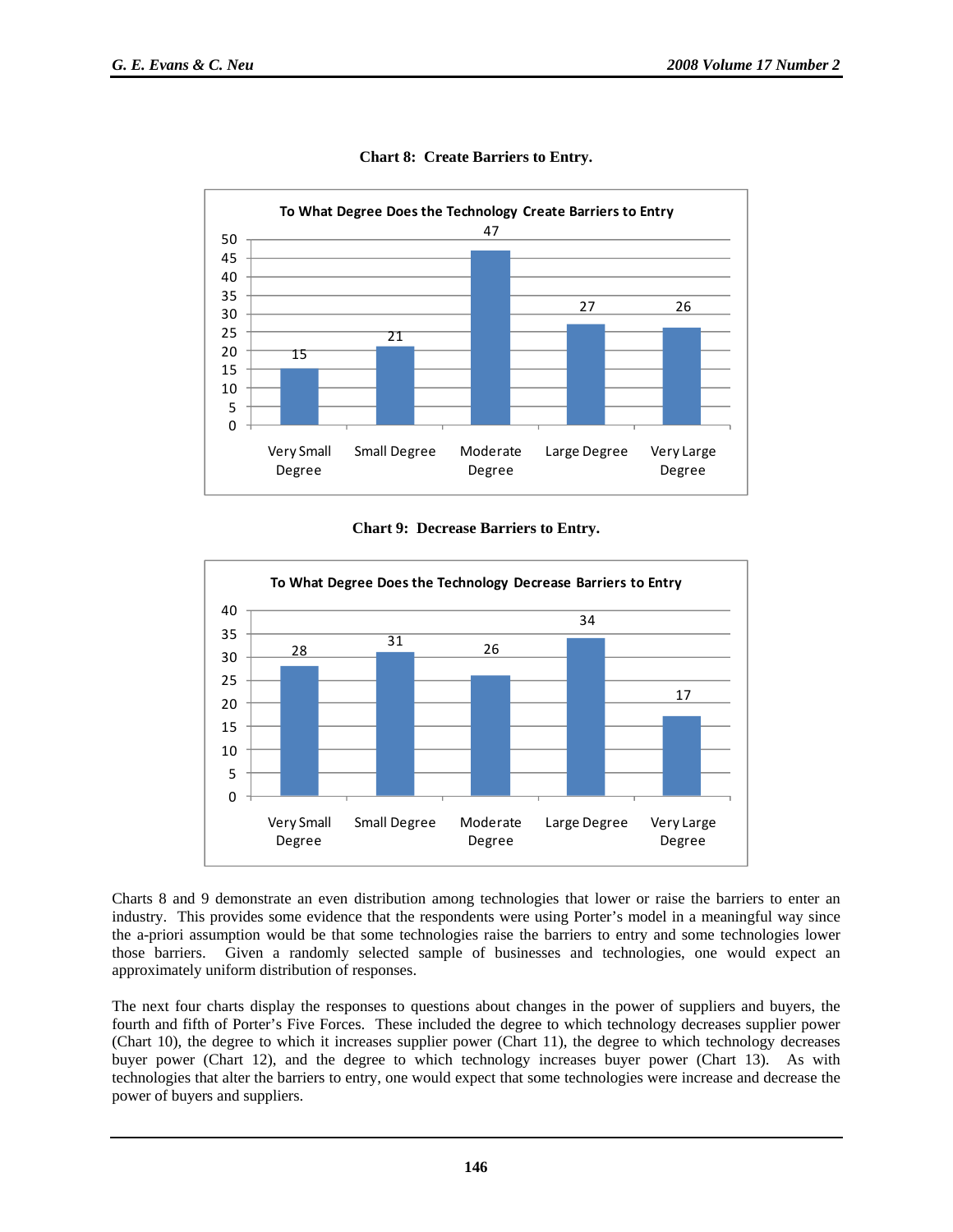

#### **Chart 10: Decrease Supplier Power.**

**Chart 11: Increase Supplier Power.** 

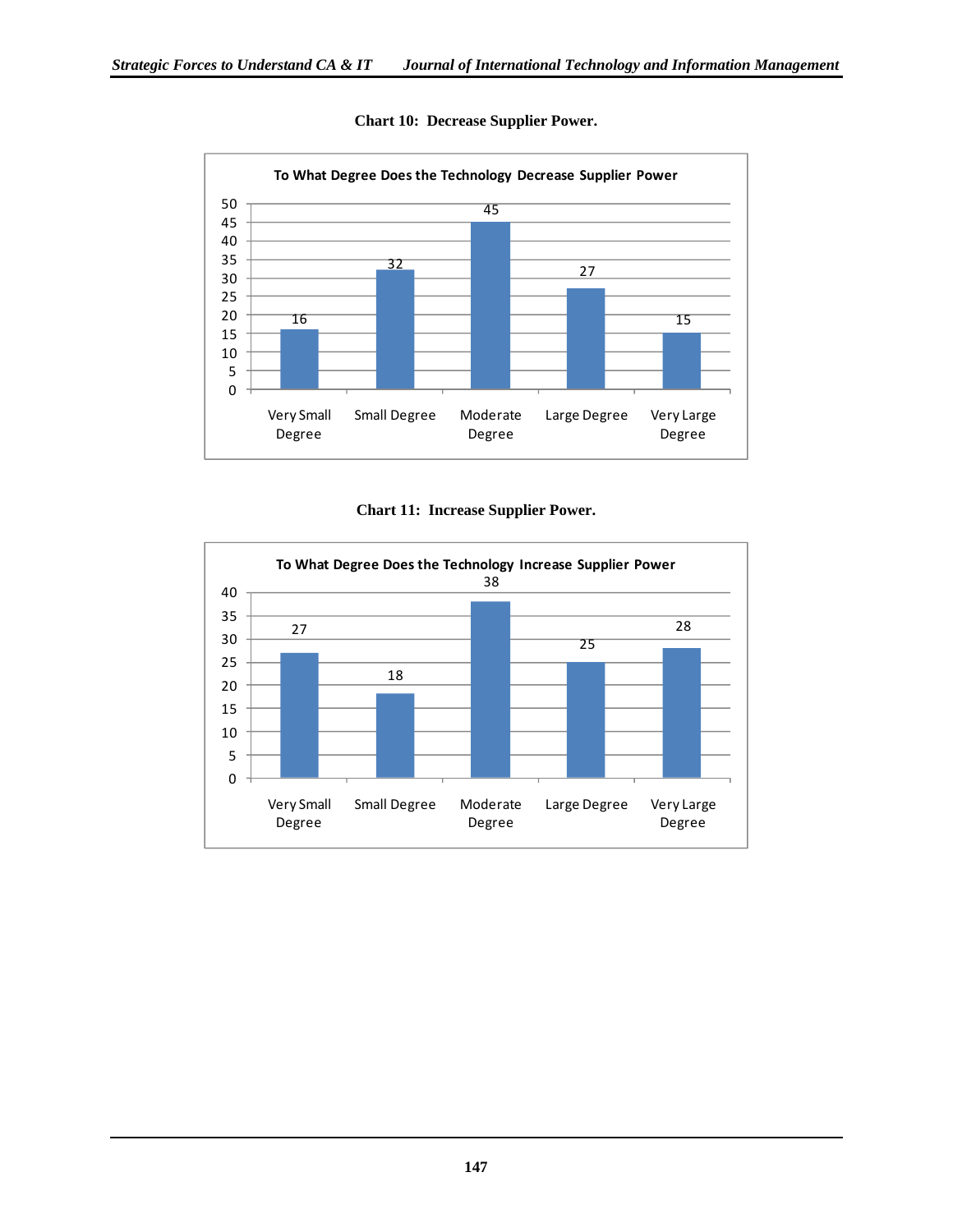

**Chart 12: Decrease Buyer Power.** 

**Chart 13: Increase Buyer Power.** 



As the aforementioned four tables indicate, some technologies increase the power of suppliers and others decrease the power of suppliers. Similarly, some technologies increase the power of buyers, while others decrease that power. Fortunately, as this research established, business owners and managers appear quite capable of making determinations about the competitive nature of information technology, asserting with confidence their perceptions of shifts in competitive power.

#### **CONCLUSIONS**

The results of this study are encouraging insofar as they provide validation to a model postulating that Porter's Five Forces provides a useful construct to understand IT strategy. Moreover, business owners and managers were adept at using Porter's Five Forces as a tool to evaluate the competitive potential of specific information technologies used in their industries. Subsequent investigations into which specific technologies were perceived as providing specific kinds of competitive advantages within each industry are logical extensions of this research. They would be predicated upon this initial investigation which established the validity of model application.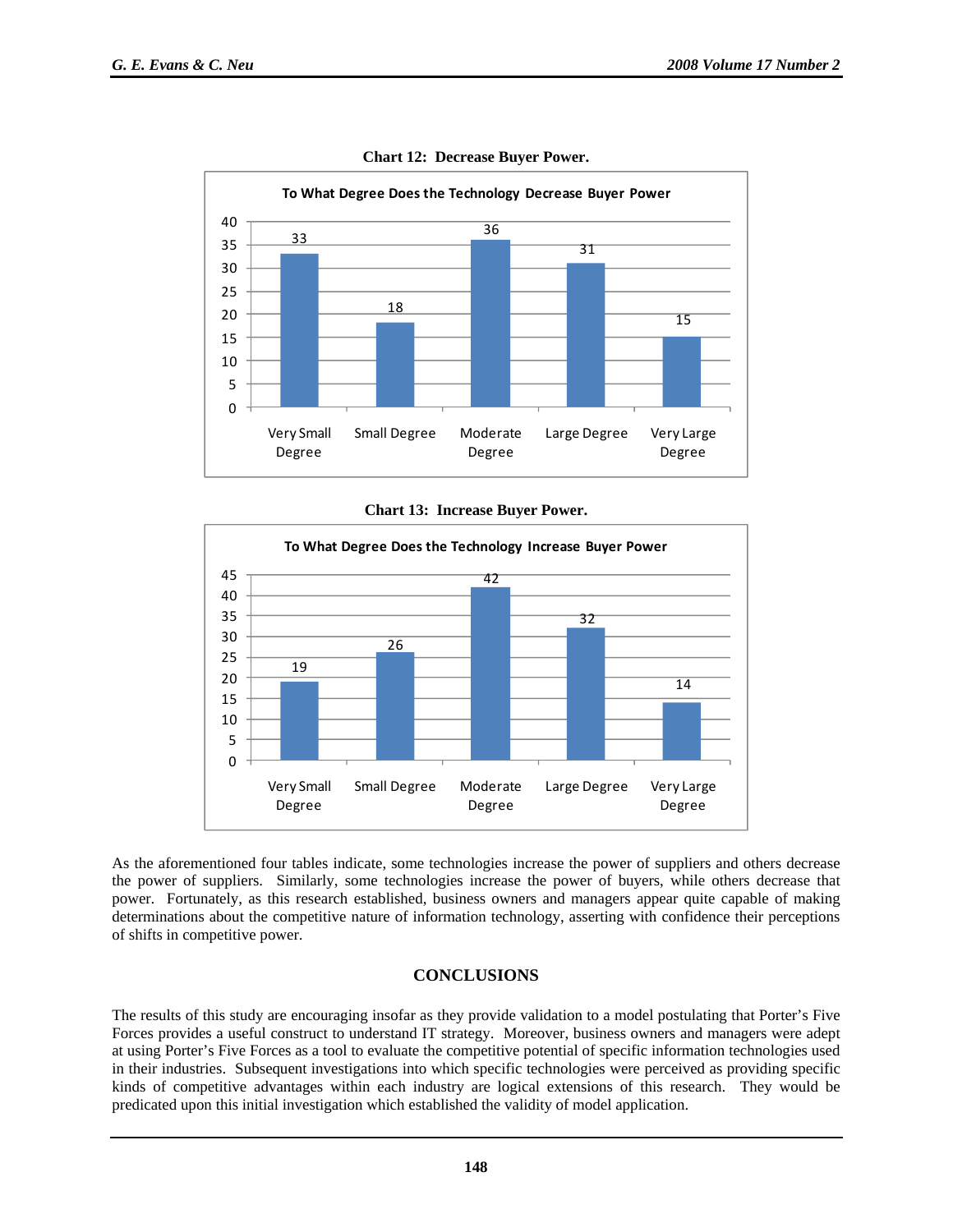We can assert with some confidence that business owners and managers used Porter's model effectively because they were able to readily determine whether a specific technology provided or did not provide competitive advantage. Furthermore, these respondents were able to determine whether an identified technology raised or lowered barriers to entry, made substitutes more or less attractive and increased or decreased the power of buyers and suppliers. Among the array of technologies within an industry, some were perceived as creating competitive advantages and others were perceived as not providing any advantages. This clear discernment indicates business owners and managers are analytical and unambiguous when evaluating whether technologies contribute or fail to contribute to their businesses' competitive positions.

Clearly, there is a pro-active role for this application of this model involving Porter's Five Forces as conceptual framework within which to evaluate technology. If utilized prior to adopting specific technologies it would ensure that such investment decisions are more focused on organizational strategy and competitiveness. In the course of the interview, some respondents commented that the conceptual framework would have been useful in identifying technologies that were adopted to gain competitive advantage only to discover after adoption that the universal use of the technology within the industry severely limited its competitive potential. Point of purchase systems are good examples of this situation. Additionally, some respondents adopted up-stream supply chain management systems thinking it would provide them with a competitive edge. What they discovered after adoption was that the technology merely locked them into a narrower group of suppliers thus limiting their power as a purchaser.

Finally, these results establish unequivocally that technology is having a very broad impact on the competitive dynamics within a wide range of industries. In sum, each of Porter's Five Forces was impacted in various ways by the technologies represented in this study; no single technology or competitive force emerged as the definitive locus of advantage or disadvantage. This finding indicates there are many opportunities for creating organizational value and competitiveness from technology. Ironically, it also indicates there is great opportunity for wasting resources on tactical technology erroneously considered strategic technology prior to adoption without the analysis of this model. Therefore, the use of this model can help decision makers allocate resources more effectively, thereby enabling them to focus on technologies chosen to alter the competitive forces to their advantage.

#### **DISCUSSION**

Our original proposition held that unlike tactical technologies that provide for operational efficiency, strategic technologies disrupt the competitive forces within an industry. We noted how a disruption that is easily duplicated results in temporary competitive advantage, while a disruption of competitive forces that is difficult to duplicate results in more sustained competitive advantage. This can be seen for example, as when IT-based affiliation of suppliers in a supply chain potentially precludes a competing firm from affiliating with the same group of suppliers. When Dell was able to persuade suppliers of PC components to co-locate with Dell in Austin, Texas, this precluded these suppliers from co-locating with other PC makers due to capacity constraints (Magretta, 1998).

There are other mitigating factors in supply chain relationships worthy of note. Loyalty plays a role. Once a customer has provided a seller with detailed information about such things as personal book preferences, credit card number, and buying habits, s/he is less likely to provide similar information to a competing book seller. Thus, a company like Amazon uses its technology in this manner for competitive advantage.

We also noted earlier, that strategic technology becomes tactical technology quickly as it transfers to all members of a competitive rivalry. Unfortunately, this makes any first-mover advantage temporary at best. Still, there are examples of sustained competitive advantage where non-proprietary disruptive technology has been combined with other organizational factors. For example, Toyota employs manufacturing technology effectively, but it also combines these technologies with strong branding, innovative product design, and superior customer relationship management. The result has been consistent competitive advantage and growth in market share.

Wainwright and Waring (2004) asserted that organizational and managerial structures create a synergy with IT to create unique sustained competitive advantage. Consider how the technologies employed by Dell are easily duplicated. What is not easily duplicated, however, are these technologies coupled with a direct-to-consumer supply chain built from the ground up, a just-in-time manufacturing system based on a closely-affiliated supply chain, and a human resources strategy designed specifically to support this innovative business model. As Dell has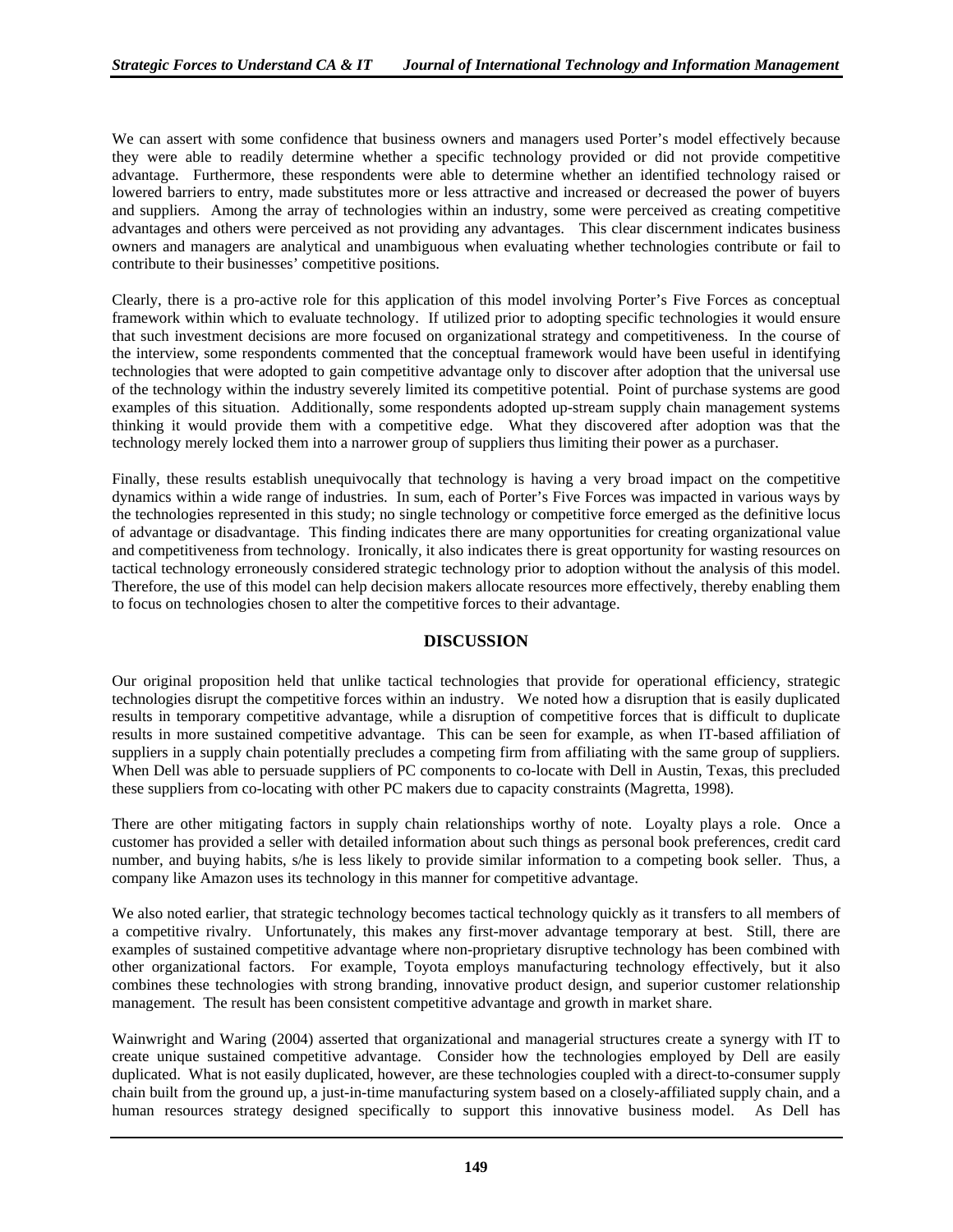demonstrated, it is this continuous refinement and reengineering of the organization, coupled with the strategic technology, which provides for more sustained competitive advantage (Beard & Sumner, 2004).

Perhaps strategic "alignment" is too weak a term to describe the relationship between IT and strategy. "Integration" may better capture the essence of this concept (Weill & Broadbent, 1998; Evgeniou, 2002). As IT is fully integrated into both the strategic plan and the processes of an organization, all five of Porter's forces can be utilized for sustained competitive advantage.

Finally, it is important to note that neither competitive advantage gained through the application of strategic IT nor, that derived from IT in concert with complementary organization structures and managerial practices should ever remain static (Salmela a Spil, 2002). Indeed, the nature of competition dictates that those behind strive to catch up by imitating the most successful, hoping to leap ahead. To stay competitive, organizations must continually implement technologies capable of influencing strategic forces to their benefit. This drive termed "IS capability" by Peppard and Ward (2004) captures the concept of organizational value and competitiveness leveraged through the application of strategic IT. But, that is not enough. Businesses must also adopt the organizational and managerial practices supporting those technologies. As this study revealed, IT strategy, when integrated with business strategy, is a process of continually examining the competitive forces in the industry and then leveraging these forces for competitive advantage. The model presented here provides business owners with a tool with which to evaluate technology adoption decisions in the light of competitive potential. Understanding competitive forces and how specific technologies can impact them is key to making decision on which technologies to adopt and critical to having realistic expectation on the potential competitive advantage of specific technologies.

#### **REFERENCES**

- Avison, D., Jones, J., Powell, P., & Wilson, D. (2004). Using and validating the strategic alignment model. *Journal of Strategic Information Systems, 13*, 223-246.
- Beard, J. &, Sumner, M. (2004). Seeking strategic advantage in the post-net era: viewing ERP systems from the resource-based perspective. *Journal of Strategic Information Systems 13,* 129-150.
- Bower, J., & Christensen, C. (1995). Disruptive technologies: catching the wave, *Harvard Business Review,* January-February, 43-53.
- Evans, G. E., & Smith, C.A.P. (1995). Vendor designed systems and systems success: Do small businesses get what they pay for? *The Journal of Computer Information Systems,* Fall, 1995.
- Evgeniou, T. (2002). Information integration and information strategies for adaptive enterprises. *European Management Journal, 20* (5), 486-494.
- Henderson, J. & Venkatramen, N. (1989). Strategic alignment: A model for organizational transformation. In: T. Kochan, M. Unseem (Eds.), *Transforming organizations.* New York: Oxford University Press.
- Jitpaiboon, T., Ragu-Nathan, T. S., & Vondermbse, M. A. (2006). An empirically derived taxonomy of information system integration. *Journal of International Technology and Information Management*, 15 (2), 17-38.
- Lea, B. (2005). Leveraging information technology to gain competitive advantage: A case study on General Electric consumer products. *Journal of International Technology and Information Management,* 14 (1), 25-40.
- Lee, C., Niu, K., & Ho, J. (2007). Analysis of competitive and cooperative technology strategies of electronics firms in the greater China region. *Journal of International Technology and Information Management*, 16 (1), 43-64.
- Magretta, J. (1998). The power of virtual integration: An interview with Dell Computer's Michael Dell. *Harvard Business Review,* March-April, 74-84.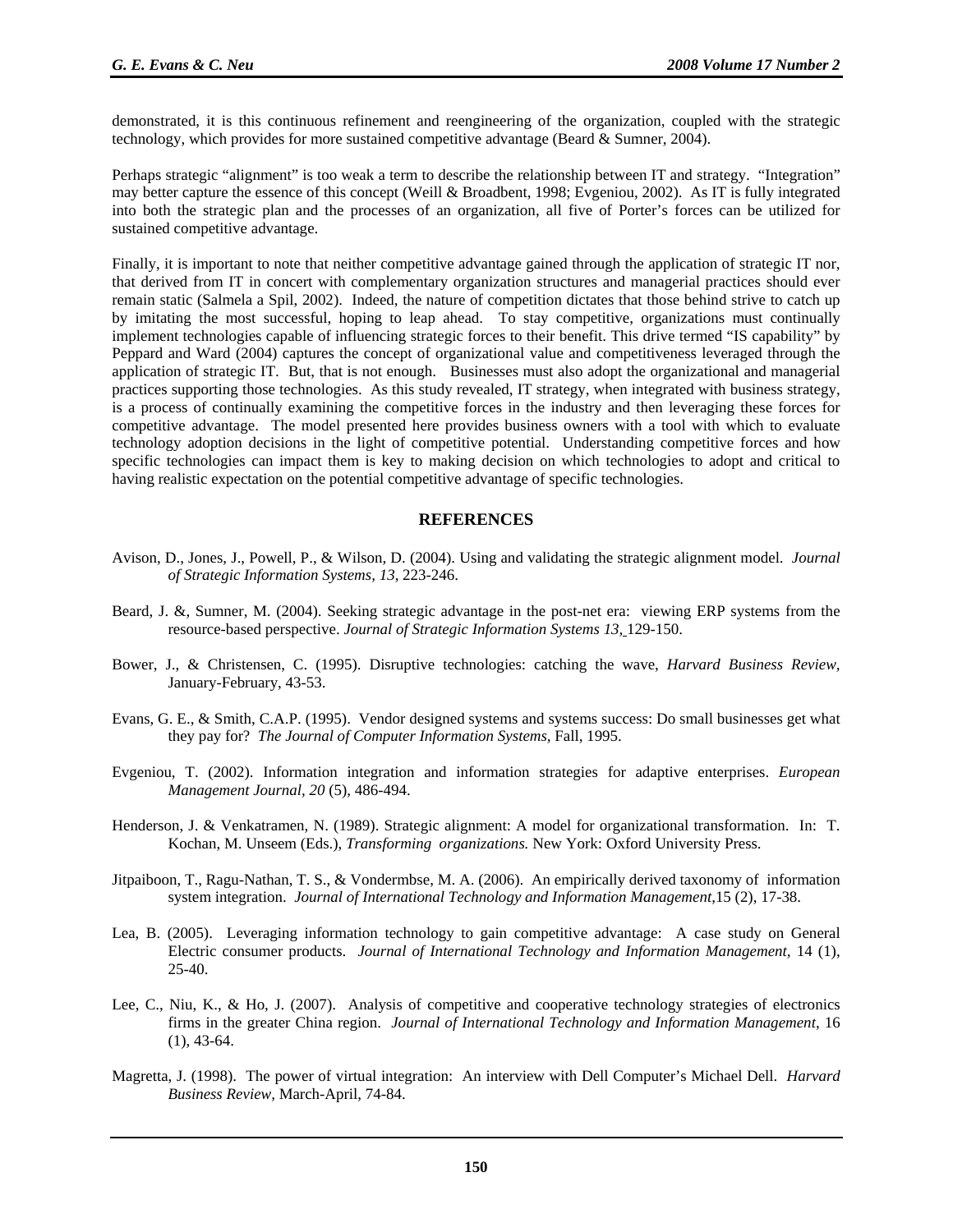- Newkirk, H., Lederer, A. & Srinivasan, C. (2003). Strategic information systems planning: Too little or too much? *Journal of Strategic Information Systems,* 12*,* 201-228.
- Peppard, J. & Ward, J. (2004). Beyond strategic information systems: Towards an IS capability. Journal of Strategic *Information Systems*, 13, 167-194.
- Peters, S., Heng, M. & Vet, R. (2002). Formulation of the information systems strategy in a global financial services company*. Information and Organization,* 12 (1) 19-38.
- Porter, M. E. (1996). What is strategy? *Harvard Business Review*, November-December, 61-78.
- Porter, M. (1979). How competitive forces shape strategy. *Harvard Business Review,* March-April, 2-10.
- Salmela, H. & Spil, T. (2002). Dynamic and emergent information systems strategy formulation and implementation. *International Journal of Information Management, 22,* 441-460.
- Sasidharan, S., Wu, J., Pearce, D., Kearns, G. S. & Lederer, A. L., (2006). The role of convergence in information systems and business planning. *Journal of International Technology and Information Management,* 15 (3), 1-18.
- Toffler, A. (1980). *The third wave.* New York: William Morrow.

.

- Wainwright, D. & Waring T. (2004). Three domains for implementing integrated information systems: Redressing the balance between technology, strategic and organizational analysis*. International Journal of Information Management,* 24(4), 329-346.
- Weill, P., & Broadbent, M. (1998). Leveraging the New Infrastructure, *How Market Leaders Capitalize on Information Technology,* Harvard Business School Press.